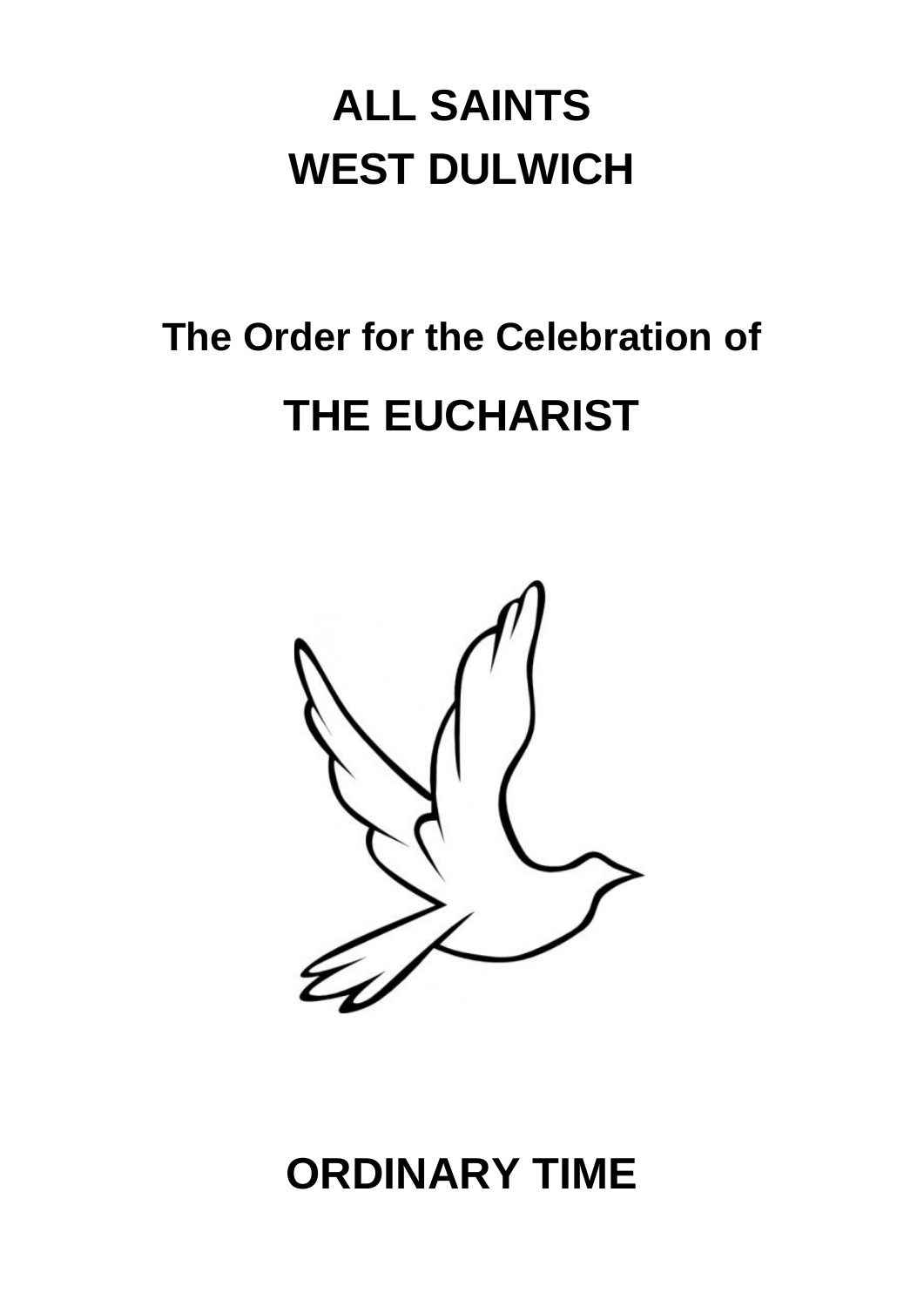### **STRUCTURE**

The people and the priest

- greet each other in the Lord's name
- confess their sins
- are assured of God's forgiveness
- keep silence and pray a Collect
- proclaim and respond to the word of God
- pray for the Church and the world
- exchange the Peace
- prepare the altar
- pray the Eucharistic Prayer
- break the bread
- receive holy communion
- depart with God's blessing

#### **Prayers of Preparation before the Eucharist**

Almighty God, to whom all hearts are open, all desires known, and from whom no secrets are hidden: cleanse the thoughts of our hearts by the inspiration of your Holy Spirit, that we may perfectly love you, and worthily magnify your holy name; through Christ our Lord. Amen.

May the power of your love, Lord Christ, fiery and sweet as honey, so absorb our hearts as to withdraw them from all that is under heaven. Grant that we may be ready to die for love of your love, as you died for love of our love. Amen.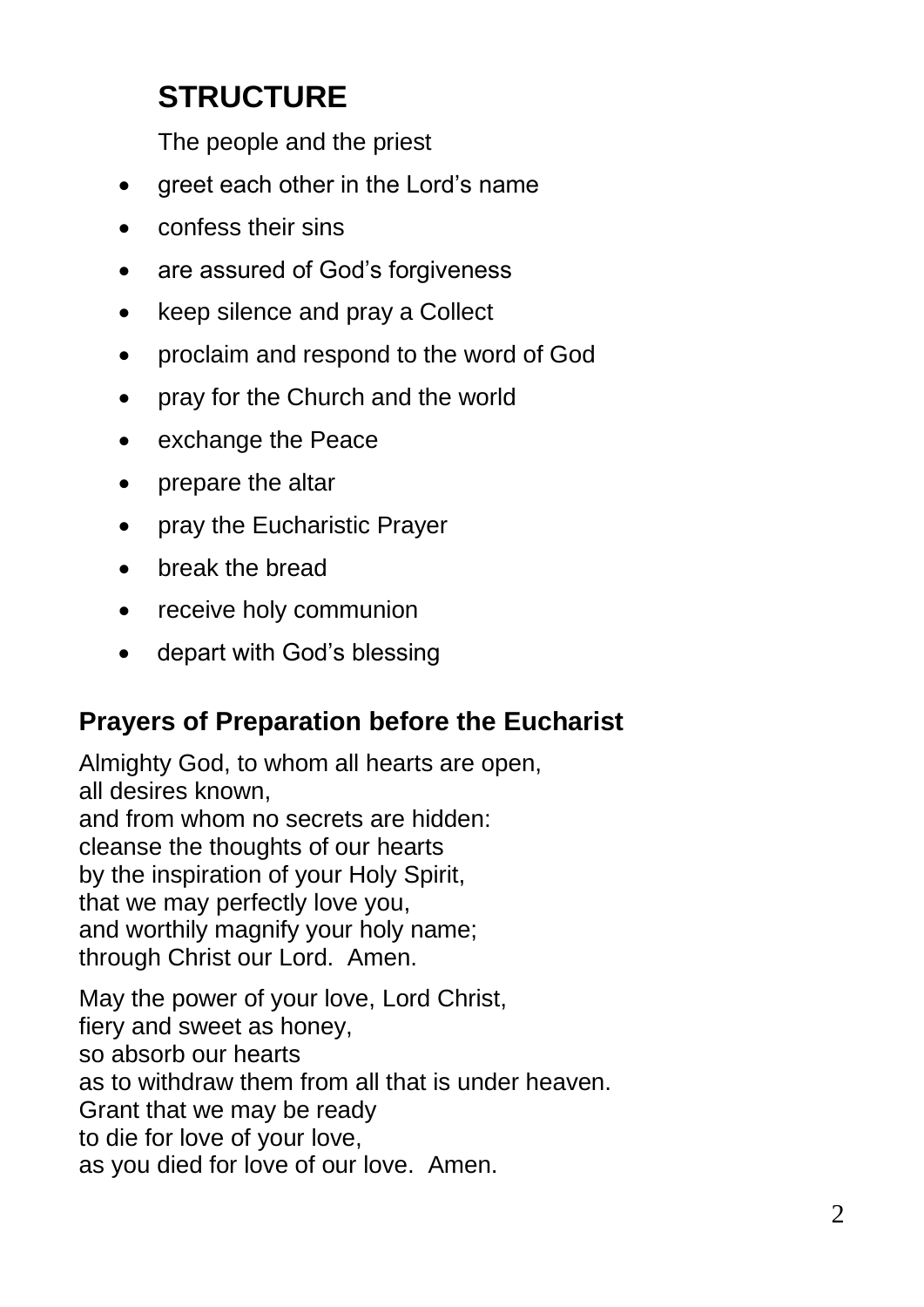### **ORDER OF SERVICE**

*A minister may call the people to worship with an appropriate sentence of scripture, and a time of prayer and silence A prayer from page 2 may be used*

*Please stand*

*A processional hymn may be sung* 

In the name of the Father, and of the Son, and of the Holy Spirit. **Amen.**

#### **The Greeting**

The Lord be with you **and also with you.**

*Please kneel or sit*

#### **Prayers of Penitence**

God so loved the world that he gave his only Son Jesus Christ to save us from our sins, to be our advocate in heaven, and to bring us to eternal life. Let us confess our sins in penitence and faith, firmly resolved to keep God's commandments and to live in love and peace with all.

**Almighty God, our heavenly Father, we have sinned against you and against our neighbour in thought and word and deed, through negligence, through weakness, through our own deliberate fault. We are truly sorry and repent of all our sins. For the sake of your Son Jesus Christ, who died for us, forgive us all that is past and grant that we may serve you in newness of life to the glory of your name. Amen.**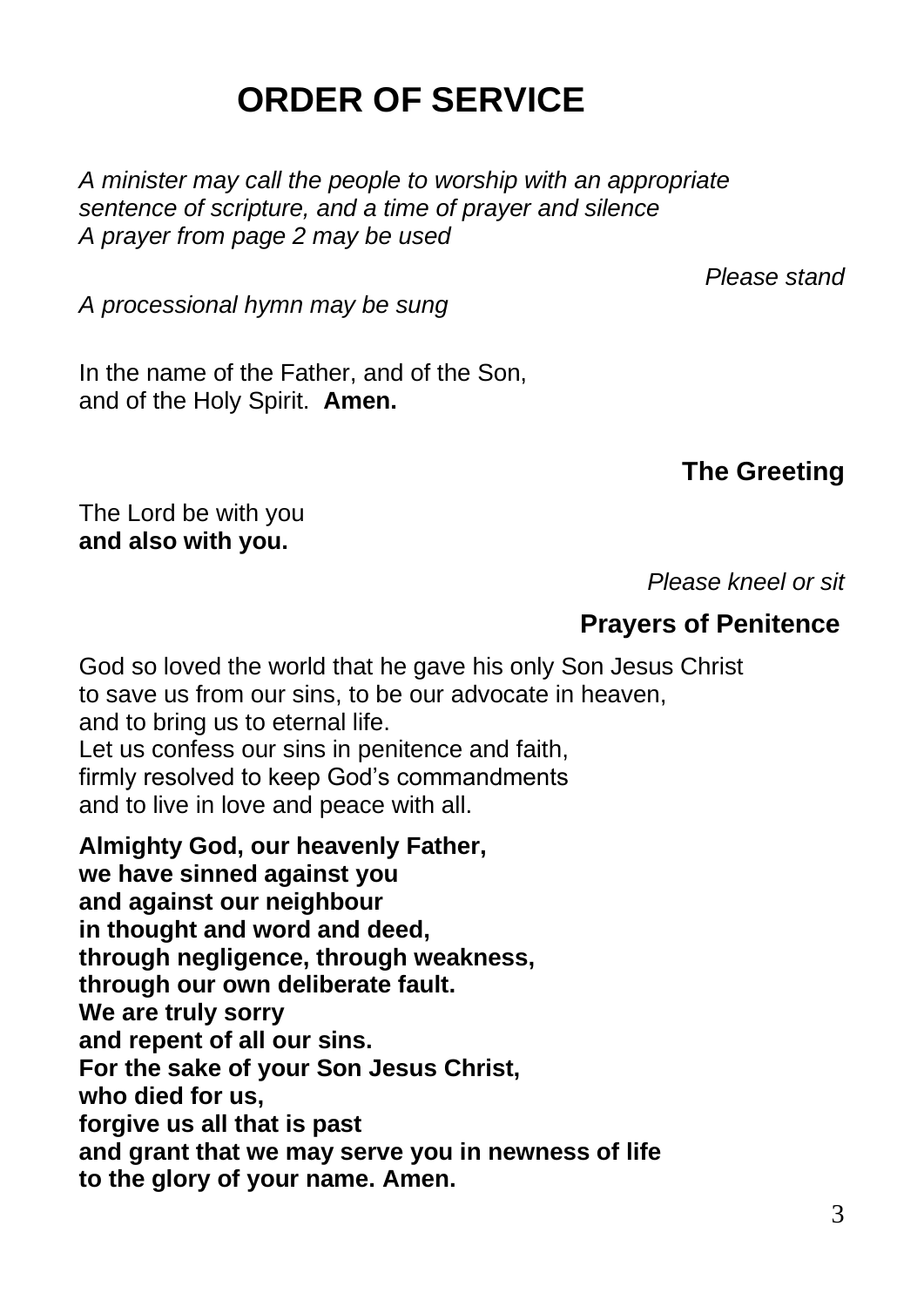#### **Absolution**

Almighty God, who forgives all who truly repent, have mercy upon *you,* pardon and deliver *you* from all *your* sins, confirm and strengthen *you* in all goodness, and keep *you* in life eternal; through Jesus Christ our Lord. **Amen.**

*Please stand*

#### **Gloria in Excelsis**

**Glory to God in the highest, and peace to his people on earth. Lord God, heavenly King, almighty God and Father, we worship you, we give you thanks, we praise you for your glory. Lord Jesus Christ, only Son of the Father, Lord God, Lamb of God, you take away the sin of the world: have mercy on us; you are seated at the right hand of the Father: receive our prayer. For you alone are the Holy One, you alone are the Lord, you alone are the Most High, Jesus Christ, with the Holy Spirit, in the glory of God the Father. Amen.**

#### **The Collect**

*Please sit*

#### **Readings**

*At the end of each lesson the reader says*

The word of the Lord. **Thanks be to God.**

*Please stand*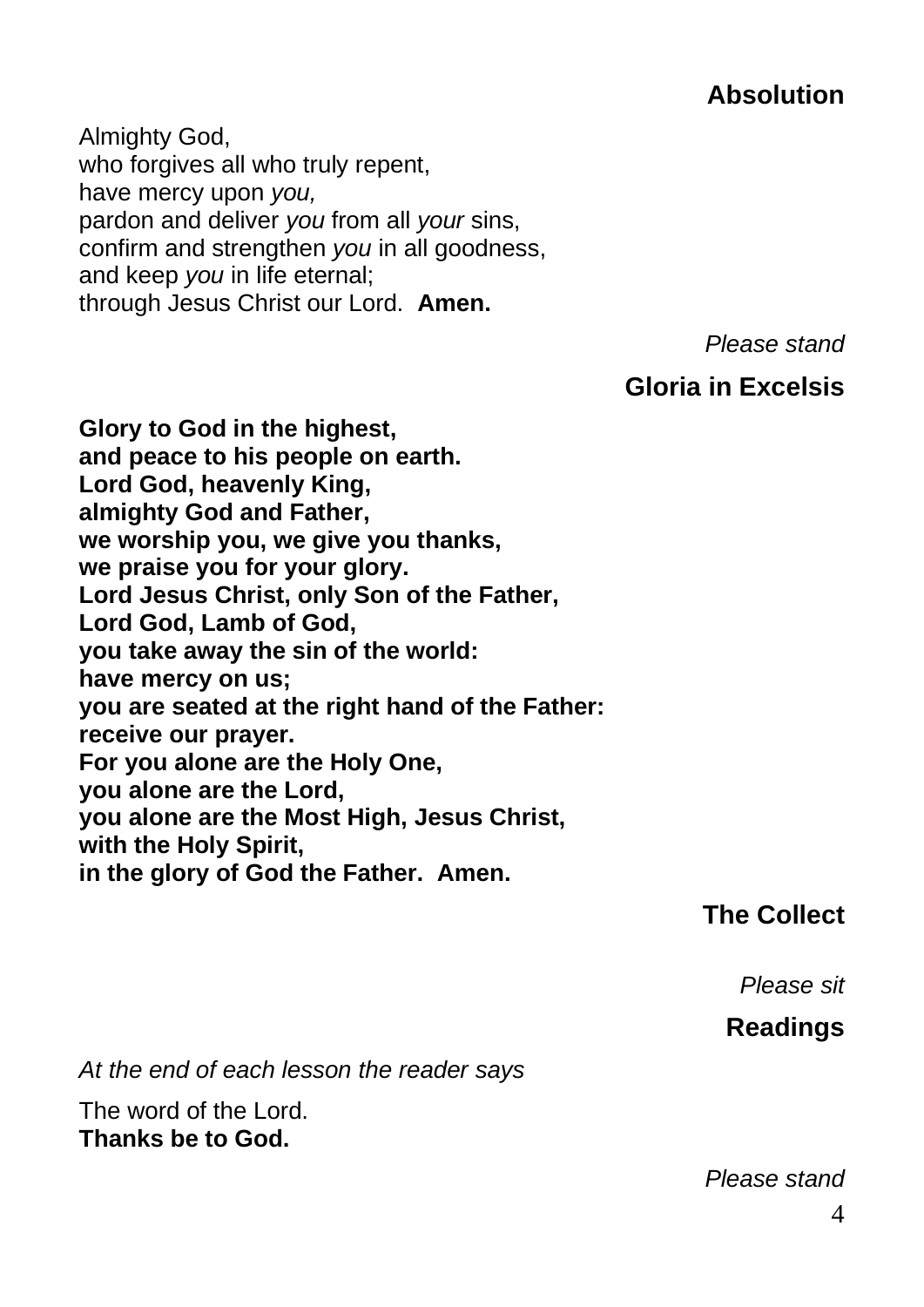#### **The Holy Gospel**

#### Alleluia... **Alleluia...**

*An acclamation heralds the Gospel reading*

**Alleluia...**

The Lord be with you **and also with you.**

Hear the Gospel of our Lord Jesus Christ according to *N*. **Glory to you, O Lord.**

*At the end*

The Gospel of the Lord. **Praise to you, O Christ.**

*Please sit*

#### **Homily**

*After a period of silent reflection, please stand*

#### **The Creed**

Let us declare our faith in God, Father, Son and Holy Spirit

**We believe in one God, the Father, the Almighty, maker of heaven and earth, of all that is, seen and unseen.**

**We believe in one Lord, Jesus Christ, the only Son of God, eternally begotten of the Father, God from God, Light from Light, true God from true God, begotten, not made, of one Being with the Father; through him all things were made. For us and for our salvation he came down from heaven, was incarnate from the Holy Spirit and the Virgin Mary and was made human.**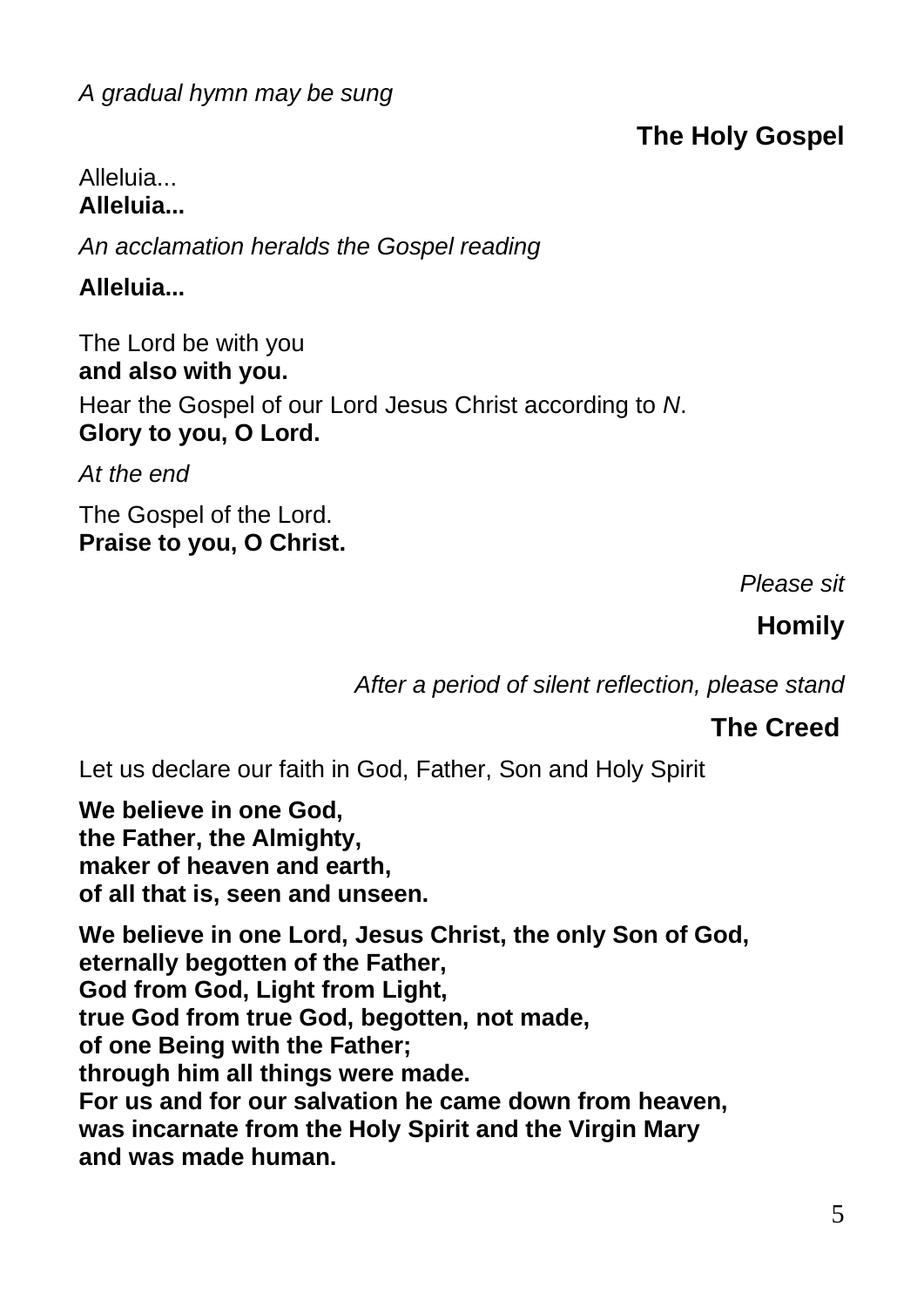**For our sake he was crucified under Pontius Pilate; he suffered death and was buried.**

**On the third day he rose again in accordance with the Scriptures; he ascended into heaven and is seated at the right hand of the Father. He will come again in glory to judge the living and the dead, and his kingdom will have no end.**

**We believe in the Holy Spirit, the Lord, the giver of life, who proceeds from the Father and the Son, who with the Father and the Son is worshipped and glorified, who has spoken through the prophets. We believe in one holy catholic and apostolic Church. We acknowledge one baptism for the forgiveness of sins. We look for the resurrection of the dead, and the life of the world to come. Amen.**

*Please kneel or sit*

#### **Prayers of Intercession**

*The prayers may conclude with*

Merciful Father, **accept these prayers for the sake of your Son, our Saviour Jesus Christ. Amen.**

*Please stand*

**The Peace**

*The president introduces the Peace with a suitable sentence and then says*

The peace of the Lord be always with you **and also with you.**

Let us offer one another a sign of peace.

*An offertory hymn may be sung*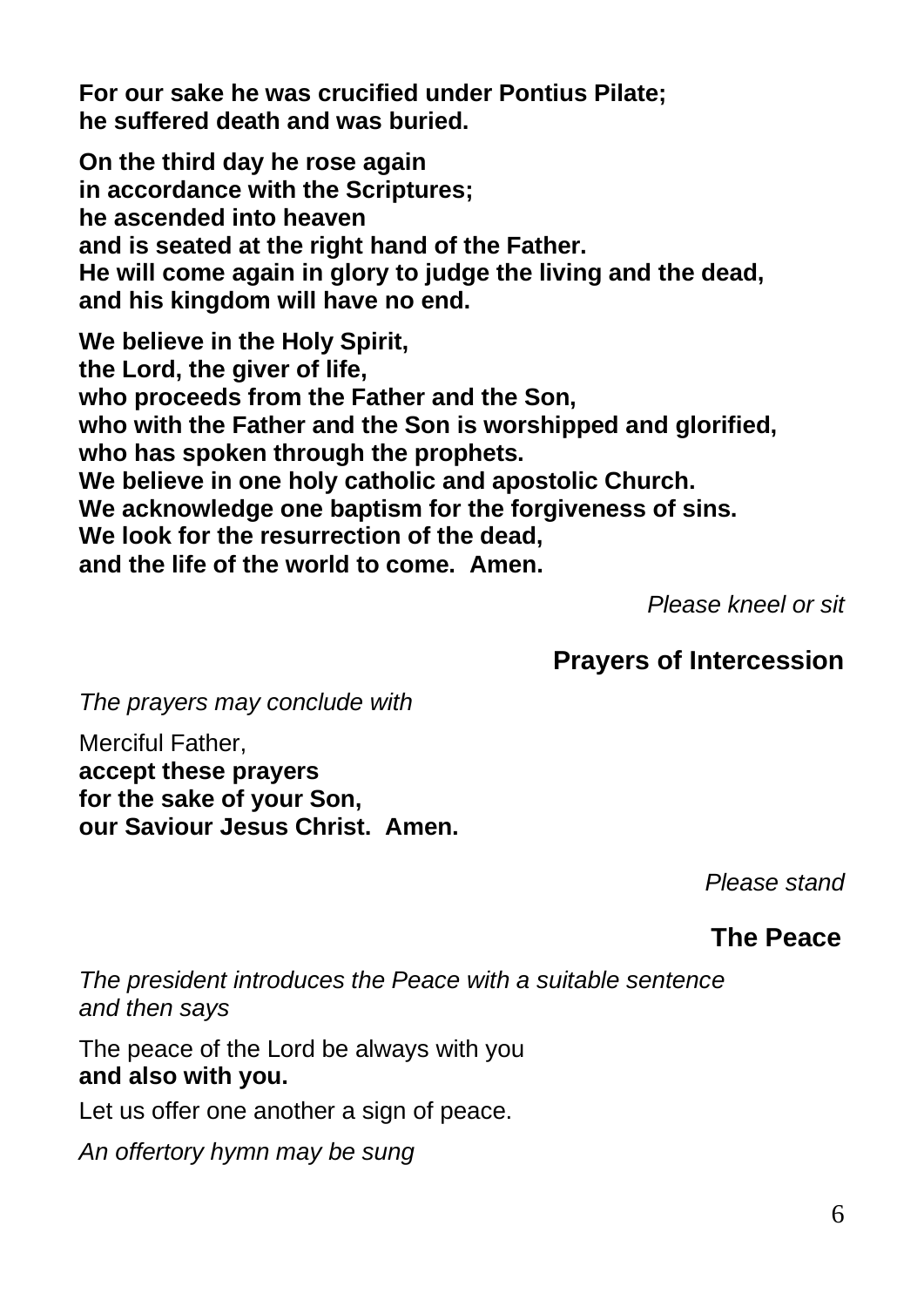#### **Preparation of the Altar**

#### **Taking of the Bread and Wine**

*One or both these prayers may be used*

Blessèd are you, Lord God of all creation: through your goodness we have this bread to set before you, which earth has given and human hands have made. It will become for us the bread of life. **Blessèd be God for ever.**

Blessèd are you, Lord God of all creation: through your goodness we have this wine to set before you, fruit of the vine and work of human hands. It will become for us the cup of salvation. **Blessèd be God for ever.**

Pray my brothers and sisters that my sacrifice and yours may be acceptable to God, the Almighty Father. **May the Lord accept the sacrifice at your hands, for the praise and glory of his name, for our good, and the good of all his holy church.**

#### **The Eucharistic Prayer**

The Lord be with you **and also with you.**

Lift up your hearts. **We lift them to the Lord.**

Let us give thanks to the Lord our God. **It is right to give thanks and praise.**

It is indeed right, it is our duty and our joy, at all times and in all places to give you thanks and praise, holy Father, heavenly King, almighty and eternal God, through Jesus Christ your Son our Lord. **For he is your living Word; through him you have created all things from the beginning, and formed us in your own image.**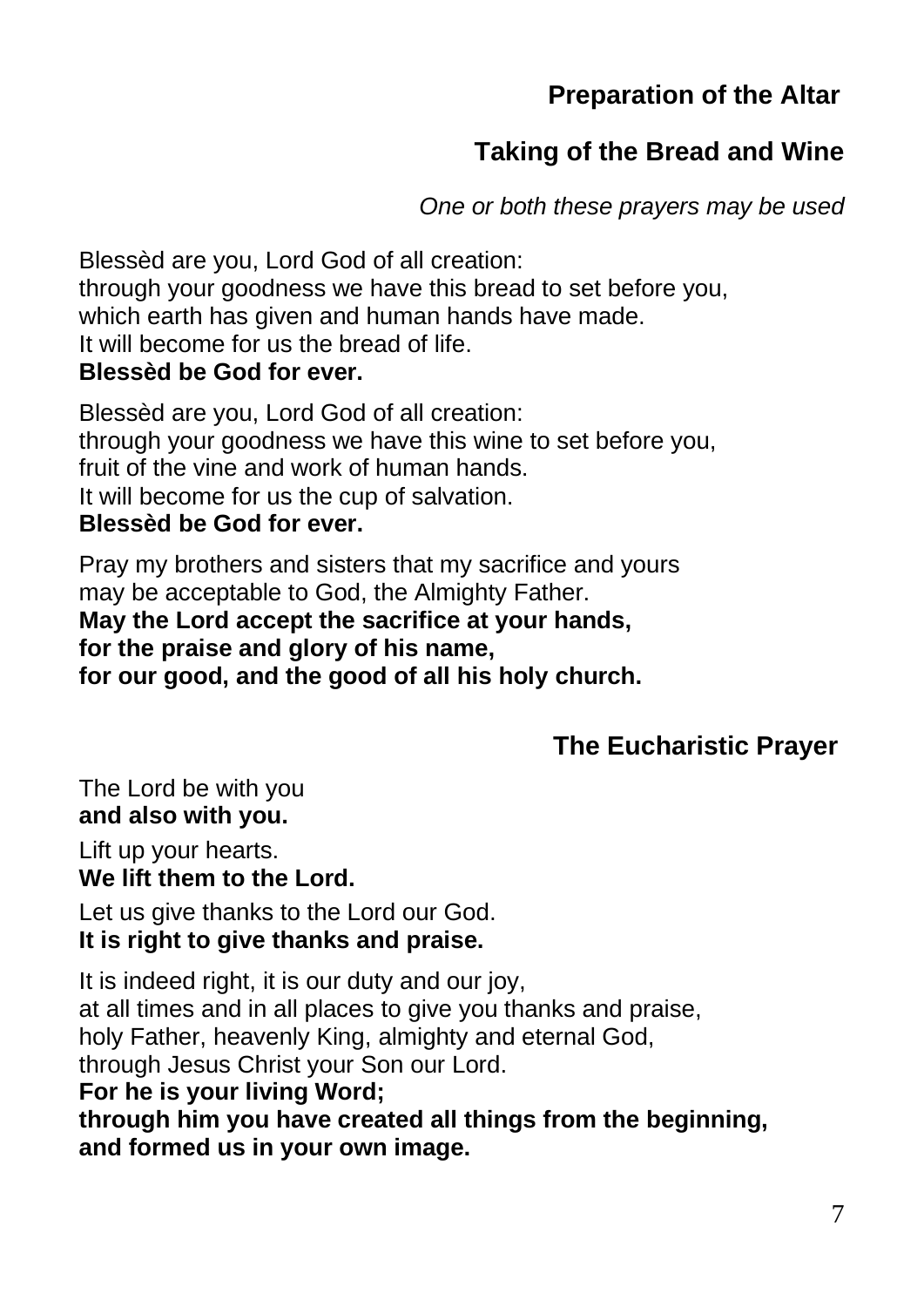Through him you have freed us from the slavery of sin, giving him to be born of a woman and to die upon the cross; you raised him from the dead and exalted him to your right hand on high.

#### **Through him you have sent upon us your holy and life-giving Spirit, and made us a people for your own possession.**

Therefore with angels and archangels, and with all the company of heaven, we proclaim your great and glorious name, for ever praising you and *singing:*

#### **Holy, holy, holy Lord, God of power and might, heaven and earth are full of your glory. Hosanna in the highest. Blessèd is he who comes in the name of the Lord. Hosanna in the highest.**

Accept our praises, heavenly Father, through your Son our Saviour Jesus Christ, and as we follow his example and obey his command, grant that by the power of your Holy Spirit these gifts of bread and wine may be to us his body and his blood;

who, in the same night that he was betrayed, took bread and gave you thanks; he broke it and gave it to his disciples, saying: Take, eat; this is my body which is given for you; do this in remembrance of me.

#### **To you be glory and praise for ever.**

In the same way, after supper he took the cup and gave you thanks; he gave it to them, saying: Drink this, all of you; this is my blood of the new covenant, which is shed for you and for many for the forgiveness of sins. Do this, as often as you drink it, in remembrance of me.

#### **To you be glory and praise for ever.**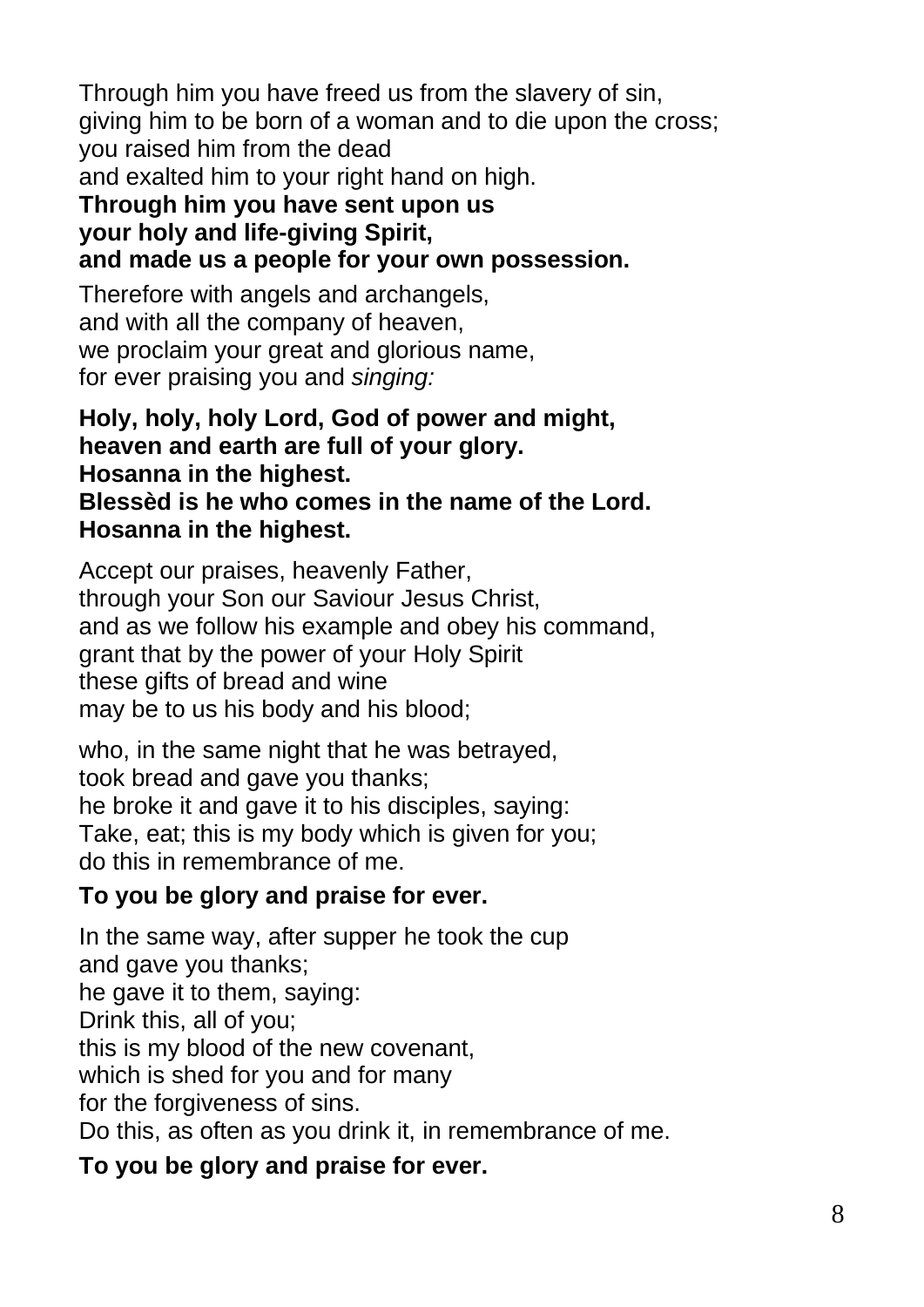Therefore, heavenly Father, we remember his offering of himself made once for all upon the cross; we proclaim his mighty resurrection and glorious ascension; we look for the coming of your kingdom, and with this bread and this cup we make the memorial of Christ your Son our Lord.

#### Great is the mystery of faith: **Christ has died: Christ is risen: Christ will come again.**

Accept through him, our great high priest, this our sacrifice of thanks and praise, and as we eat and drink these holy gifts in the presence of your divine majesty, renew us by your Spirit, inspire us with your love and unite us in the body of your Son, Jesus Christ our Lord. Through him, and with him, and in him, in the unity of the Holy Spirit, with all who stand before you in earth and heaven, we worship you, Father almighty, in songs of everlasting praise:

#### **Blessing and honour and glory and power be yours for ever and ever. Amen.**

*Please kneel or sit*

#### **The Lord's Prayer**

As our Saviour taught us, so we pray

**Our Father in heaven, hallowed be your name, your kingdom come, your will be done, on earth as in heaven. Give us today our daily bread. Forgive us our sins as we forgive those who sin against us. Lead us not into temptation but deliver us from evil. For the kingdom, the power, and the glory are yours now and for ever. Amen.**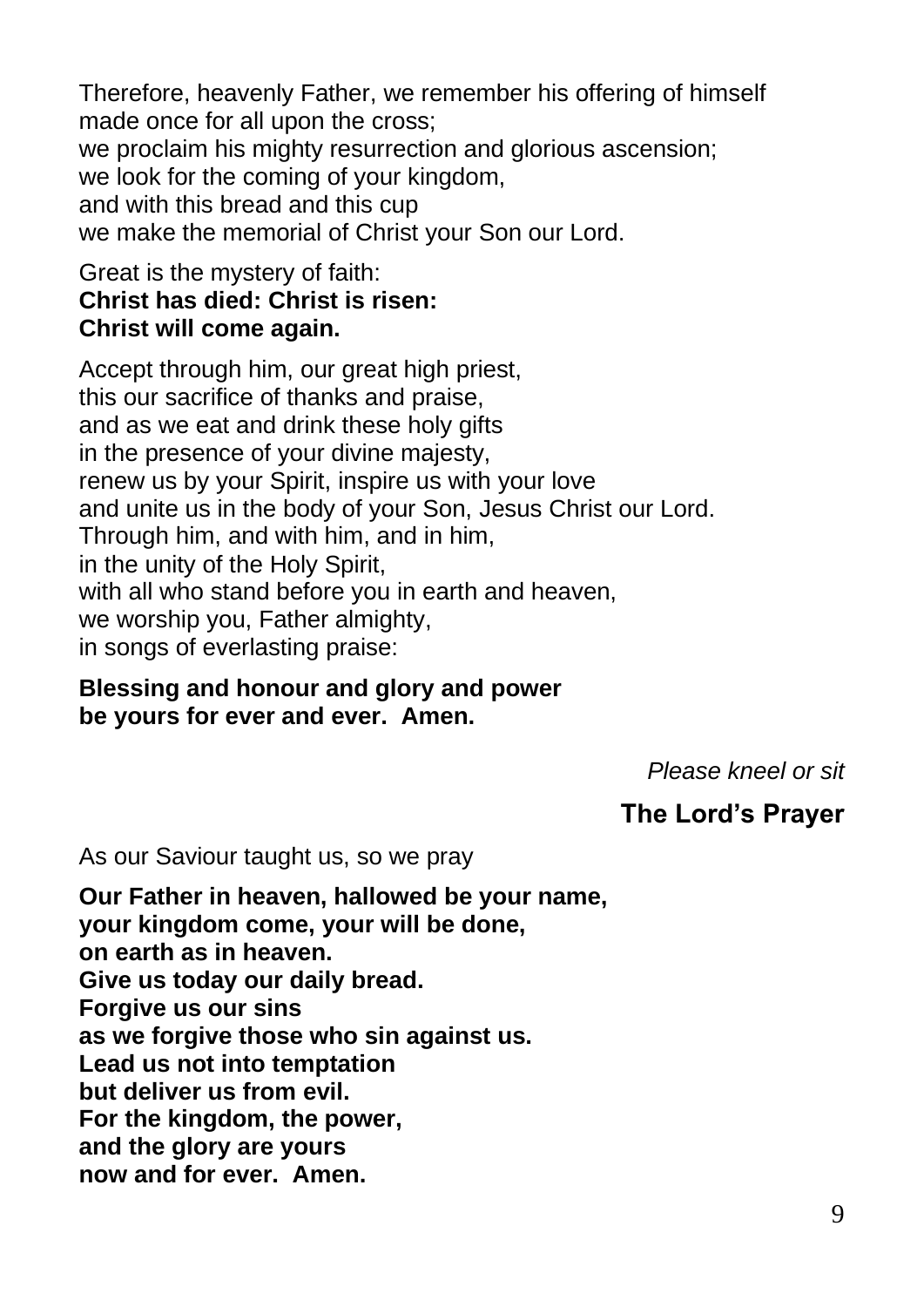#### **Breaking of the Bread**

We break this bread to share in the body of Christ.

**Though we are many, we are one body, because we all share in one bread.**

**Agnus Dei**

**Lamb of God, you take away the sin of the world, have mercy on us.**

**Lamb of God, you take away the sin of the world, have mercy on us.**

**Lamb of God, you take away the sin of the world, grant us peace.**

#### **Giving of Communion**

Behold the Lamb of God who takes away the sin of the world. Blessèd are those who are called to his supper.

**Lord, I am not worthy to receive you, but only say the word, and I shall be healed.**

*or* 

God's holy gifts for God's holy people. **Jesus Christ is holy, Jesus Christ is Lord, to the glory of God the Father.**

*An anthem and a communion hymn may be sung*

*Baptised and communicant members of other Christian churches are welcome to receive Holy Communion; and all are welcome to come forward to receive a blessing*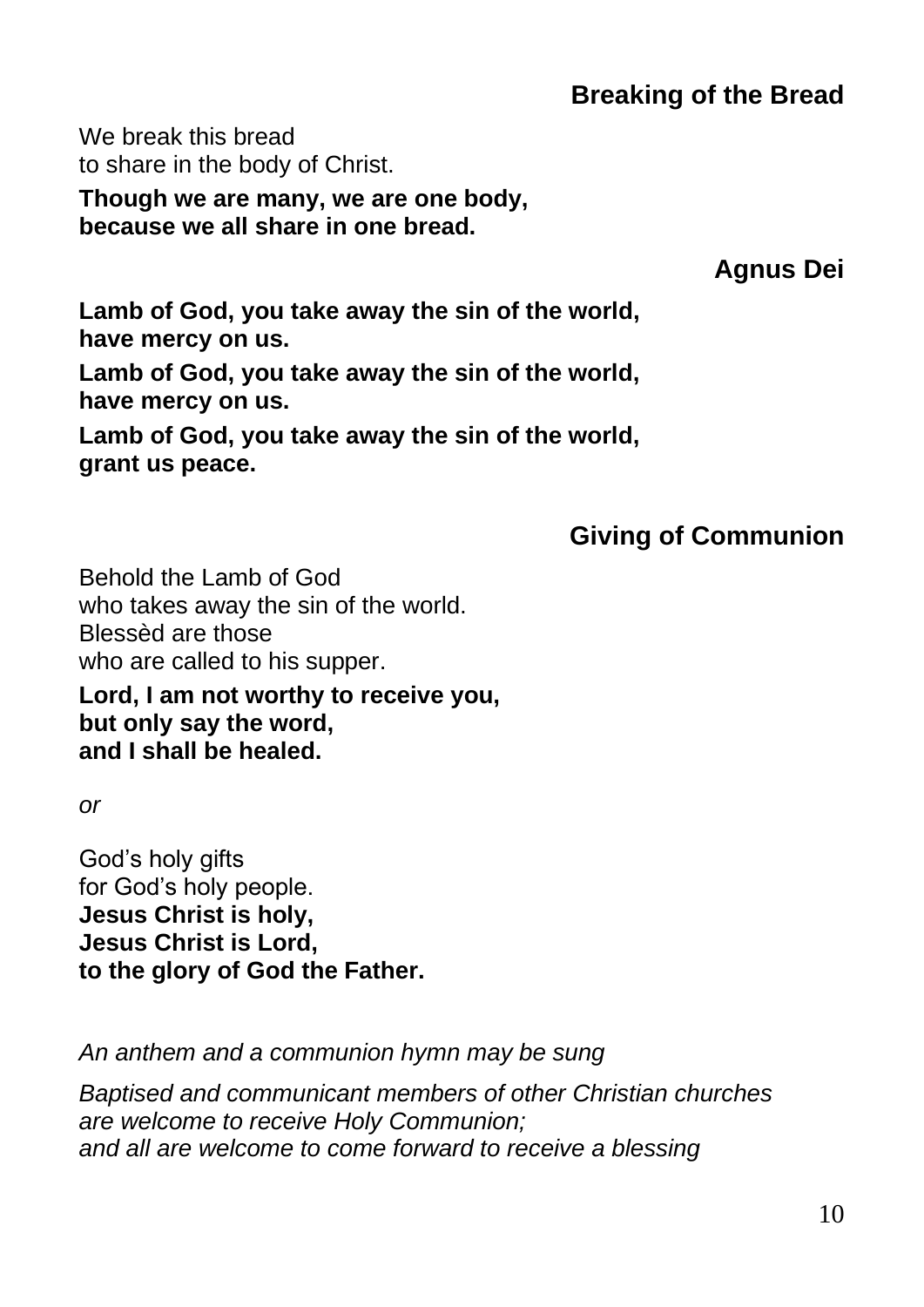#### **Prayer after Communion**

*The post communion prayer is said, followed by*

**Almighty God, we thank you for feeding us with the body and blood of your Son Jesus Christ. Through him we offer you our souls and bodies to be a living sacrifice. Send us out in the power of your Spirit to live and work to your praise and glory. Amen.**

#### **Brief Notices**

*Please stand*

#### **Blessing and Dismissal**

The God of all grace. who called you to his eternal glory in Christ Jesus, establish, strengthen and settle you in the faith; and the blessing of God almighty, the Father, the Son, and the Holy Spirit, be among you and remain with you always. **Amen.**

*or* 

The peace of God, which passes all understanding keep your hearts and minds in the knowledge and love of God and of his Son Jesus Christ our Lord; and the blessing of God almighty, the Father, the Son, and the Holy Spirit, be among you and remain with you always. **Amen.**

Go in the peace of Christ. **Thanks be to God.**

*A recessional hymn may be sung; the ministers and people depart*